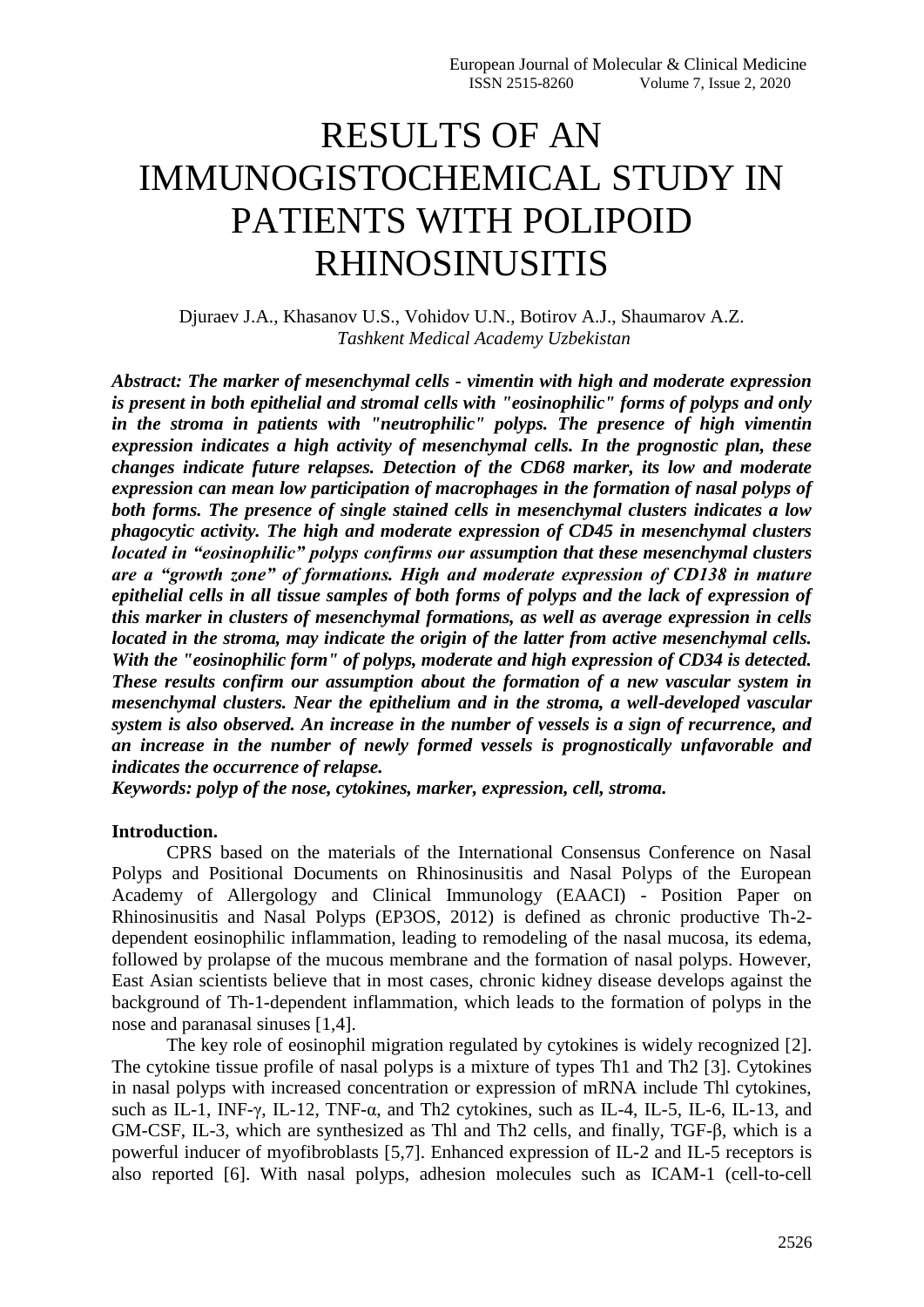adhesion molecule-1), VCAM-1 (vascular adhesion molecule-1), and growth factors such as vascular permeability / vascular endothelial growth factor (VPF / VEGF) can be increased. ), which are the main inducers of capillary angiogenesis and permeability, keratinocyte growth factor (KGF), which is a fibroblast growth factor, stem cell factor (SCF), which serves as a cell growth mast and survival factor, profibrotic cytokines associated with collagen deposition on, such as IL-11 and IL-17, registered with CHC / NP (chronic hyperplastic sinusitis / nasal polyps) [8,10].

In a study by A. Peric et al. (2013) it can be seen that cytokines play an important role in the development of nasal polyps [11]. It has been suggested that atopy does not determine the presence of cytokines in the NP [12]. However, there are also reports of detecting differences between allergic and non-allergic nasal polyps. So, DL Hamilos (2011), when examining patients with nasal polyps or CHC / NP, found that allergies are characterized by higher levels of IL-4, IL-5 and IL-13, and non-allergic cases have higher levels of INF-γ, GM-CSF and TNF-α [13]. In patients with atopic nasal polyps, a significant correlation was also found between IL-5 and tissue IgE concentration [14].

Eosinophilic infiltration, which is a key aspect of the pathogenesis of HPRS, depends on the physiological effects of a number of chemokines and adhesive molecules [15]. They include, first of all, IL-5, as well as eotaxin, RANTES, adhesion molecules of vascular endothelium - VCAM-1, vascular endothelial growth factor - VEGF, etc.

Chemokines (chemoattractant cytokines) affect monocytes, eosinophils, basophils, causing allergic and non-allergic inflammations, and their main sources are structural cells such as endothelial cells, epithelial cells and fibroblasts [16]. Th1 cytokines, such as TNF and IL-1, can also initiate chemokine production. In addition, there is evidence that with nasal polyps, not only Thl, but also Th2 cytokines can regulate chemokine production. It is believed that various chemokines, such as IL-8, RANTES and eotaxin, play an important role in the formation of nasal polyps. IL-8 is synthesized by macrophages, lymphocytes, neutrophils and structural elements. IL-8 is a chemoattractant for neutrophils and Tlymphocytes [17]. It can also inhibit IgE production and histamine release. According to J.B. Watelet et al. (2014), nasal neutrophilia correlates with the level of IL-8. V. Kirtsreesakul et al (2015) believes that an increase in IL-8 may be a sign of neutrophilic inflammation. In this regard, the study of the amount of IL-8 will indicate the state of neutrophilia in the stroma of polyps.

One of the most potent stimulators of eosinophil migration is vascular endothelial growth factor (VEGF) [18]. This vasodilating agent promotes edema of the mucous membrane and the growth of polyps; its effect is approximately 50 thousand times greater than that of histamine. An immunohistochemical study of the nasal mucosa showed that VEGF protein is produced by blood vessel endotheliocytes. VEGF expression was also detected in epithelial cells of nasal polyps [19].

S. Hu et al. (2014) demonstrated increased expression of VEGF in nasal polyps, confirming the potential role of VEGF in the development of chronic kidney disease. The authors used a culture of nasal epithelial cells from nasal polyps and showed active production of a huge amount of VEGF in response to hypoxia [20]. They suggested that this was the main reason for the formation of polyps in the middle nasal passage, where most of the paranasal sinuses open and where minimal swelling of the mucous membrane can lead to complete occlusion, the cause of hypoxia in the sinus [21].

Thus, an analysis of the literature showed that the key point in the pathogenesis of chronic kidney disease is immunological disorders, including Thl and Th2 cytokines (IL-2, IL-4, IL-8), the study of which will provide the necessary data on the peculiarities of the course of the polyposis process.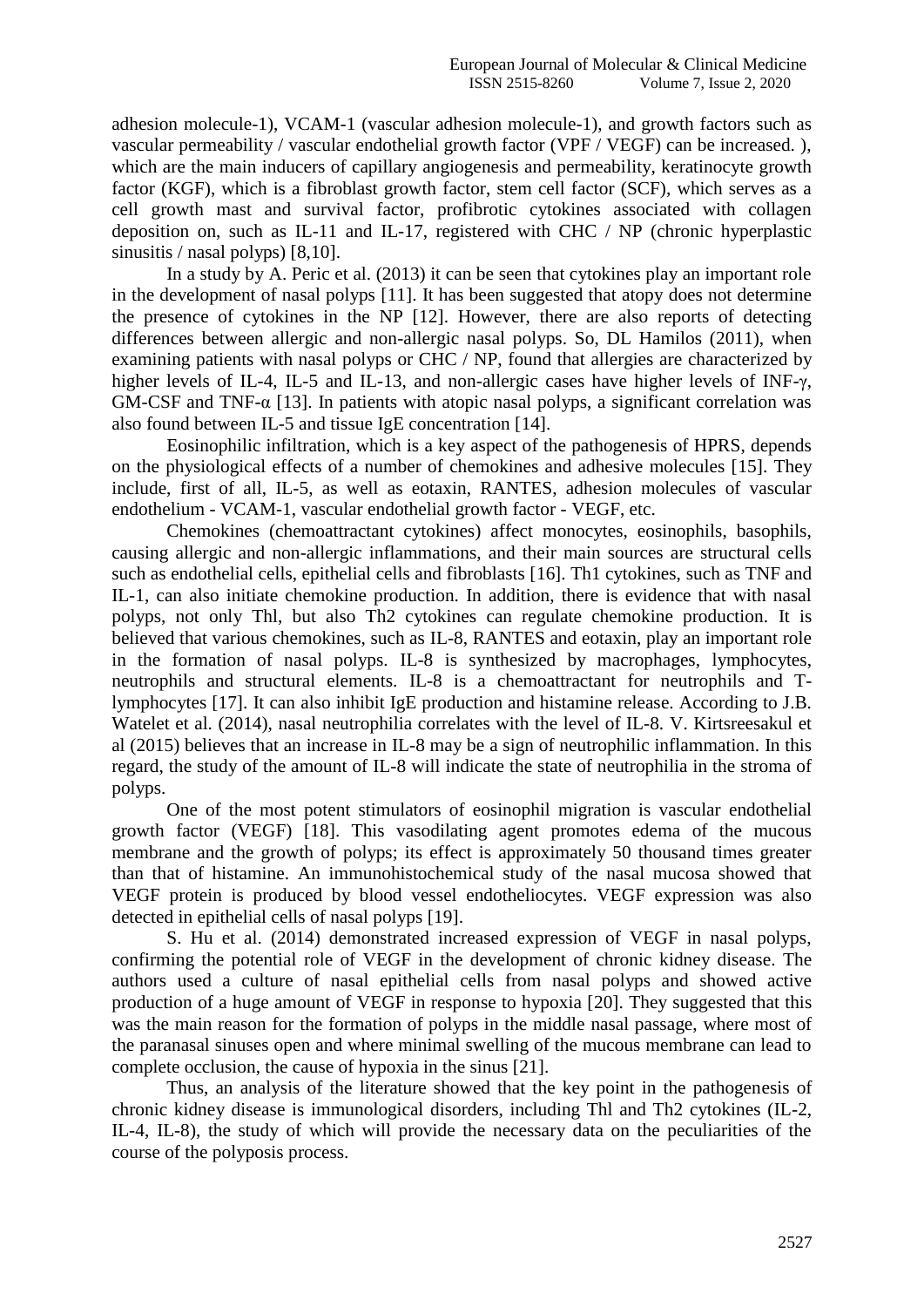## **Material and research methods.**

In accordance with the purpose of the study and to achieve its objectives, clinical studies were conducted in 150 patients with chronic kidney disease who were examined and treated in the ENT department of the 3rd clinic of the Tashkent Medical Academy in 2013- 2019. All patients underwent clinical and functional studies of ENT organs, laboratory and instrumental studies, immunohistochemical studies.

#### **Results and discussions.**

As noted in a morphological study when stained with hematoxylin and eosin, the stroma of nasal polyps was covered with a multilayer ciliated epithelium with clear contours of goblet cells, in some cases, the multilayer ciliated epithelium gradually turned into a flat epithelium with subsequent keratinization and desquamation.

In the stroma of the mucous membrane of "eosinophilic" polyps, edema, tissue loosening, apparent degradation and low cellularity are noted. With eosinophilic polyposis rhinosinusitis, edema spreads in the form of vacuoles (Fig. 1). Edema consists of infiltrated tissue and fluid.

The silver impregnation (staining according to Gordon-Sweet) of nasal polyp tissue was carried out to determine the nature of the structural organization of the stromal reticular fibers (Fig. 2). Reticular fibers, which, when connected together, create the framework of the stroma of polyps, were destroyed and degraded, edema of the vascular endothelium was noted. In the stroma of polyps of patients with "eosinophilic" polyposis rhinosinusitis, strong expression of proteins was detected in all patients (Table 1).

The stroma of "neutrophilic" polyps is characterized by density, high cellularity and good blood supply (Fig. 3). However, in some samples (16.1%) the expression of these proteins was weak, while in others (66.7%) the expression was high (Table 2).

| <b>Markers</b> | The form, $(n=79)$ |                       |                |                       |                |                |  |
|----------------|--------------------|-----------------------|----------------|-----------------------|----------------|----------------|--|
| growth         |                    | Eosinophilic, %       |                | Neutrophil, %         |                |                |  |
| factors        |                    | $(n=48)$              |                | $(n = 31)$            |                |                |  |
|                |                    | gene expression level |                | gene expression level |                |                |  |
|                | in the cells       |                       |                | in the cells          |                |                |  |
|                | < 10%              | $>10\%$               | $>50\%$        | < 10%                 | $>10\%$        | $>50\%$        |  |
|                | weak               | moderate              | high           | weak                  | moderate       | high           |  |
| $Ki - 67$      | $39,6 \pm 7,1$     | $20,8 \pm 5,9$        | $20,8 \pm 5,9$ | 0                     |                | $16,1\pm 6,7$  |  |
|                |                    | $20,8 \pm 5,9$        |                | $16,1\pm 6,7$         |                |                |  |
| <b>VEGF</b>    | $20,8 \pm 5,9$     |                       | $39,6 \pm 7,1$ |                       | $16,1{\pm}6,7$ | $16,1\pm 6,7$  |  |
|                | $20,8 \pm 5,9$     | $\mathbf{\Omega}$     |                | $67,7\pm8,5$          | $16,1{\pm}6,7$ |                |  |
| Vimentin       |                    | $20,8 \pm 5,9$        | $60,4{\pm}7,1$ | 0                     | $16,1\pm0,6$   | 0              |  |
|                |                    | $20,8 \pm 5,9$        | $60,4{\pm}7,1$ | 0                     |                | $83,9 \pm 6,7$ |  |
| Gordon         | $\Omega$           | $\theta$              |                | 0                     | $\Omega$       |                |  |
|                |                    | 0                     | 100            | $16,1{\pm}6,7$        |                | $67,7\pm8,5$   |  |

Table 1: The frequency of occurrence of patients depending on the histological structure of polyps and the expression of proliferation and angiogenesis markers

Note: in the numerator - marker expression in the mucosa, in the denominator - in the stroma.

From the data of table 1 it is seen that the samples of all patients (100%) with "eosinophilic" forms of polyps and 83.8% with "neutrophilic" had expression of proteins detected by Gordon-Sweet color, this indicates a high activity of the formation of reticular fibers in the tissues.

When stained with hematoxylin and eosin, only lymphocyte accumulations are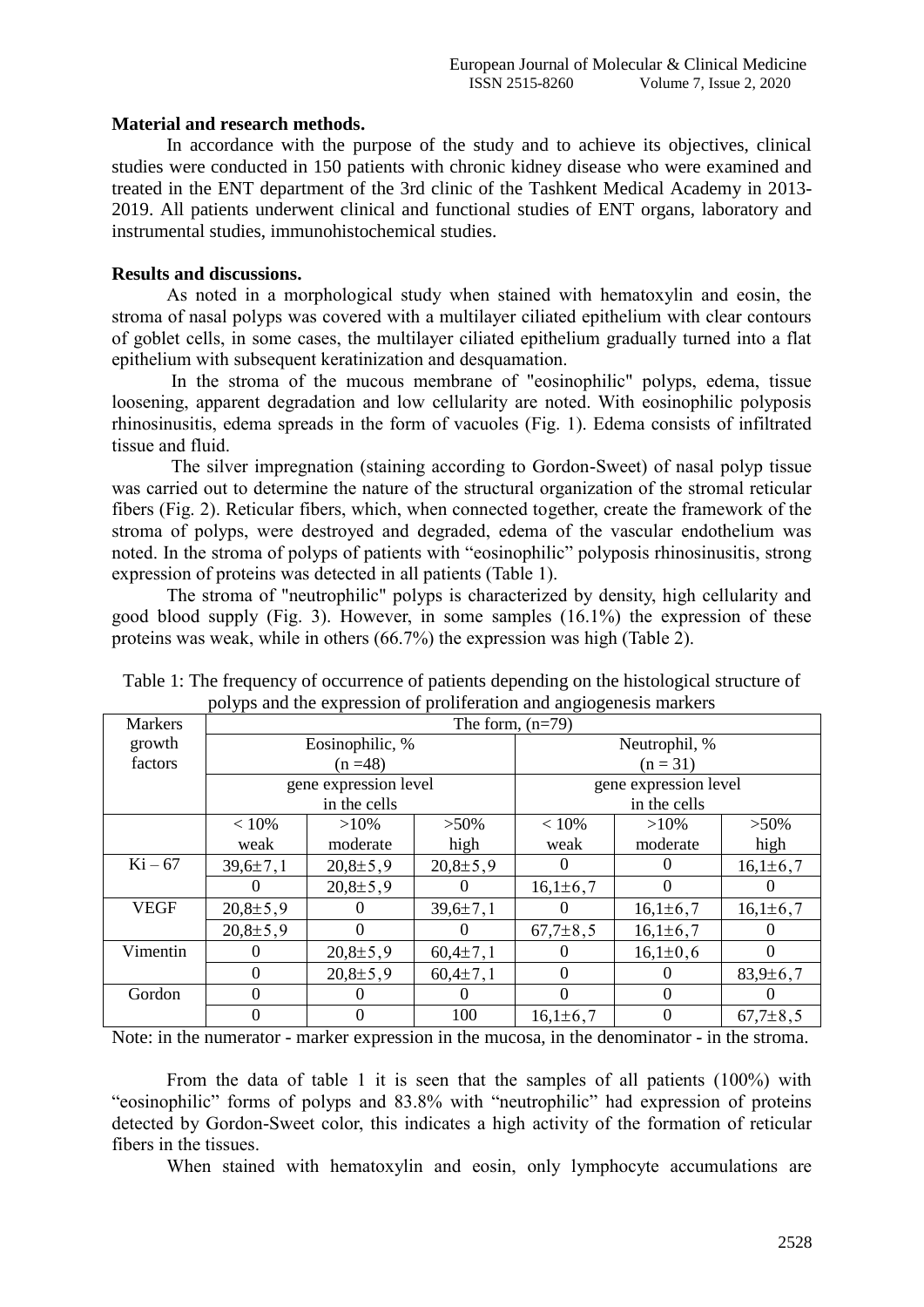detected, the application of the immunohistochemical method of investigation allows detecting the presence of cells carrying markers Ki-67, VEGF, Vimentin, CD68, CD45, CD138, CD34.

In an immunohistochemical study of "eosinophilic" polyps, the VEGF marker was studied (Fig. 4). The VEGF marker is a vascular endothelial and nitrooxysynthetase receptor growth factor. The family of VEGF proteins structurally close to each other together with the receptor play a role in the development and regulation of the activity of blood and lymph vessels. These proteins are expressed by endothelial cells, affect the development of a new vasculature and the survival of immature blood vessels, and are also a lymphangiogenic factor.

From table 1 it follows that the expression of this marker in the tissue of "eosinophilic" polyps was high in the mucous membrane in 39.6% of patients and weak in 20.8% of the samples, and in the stroma this marker was found only in 20.8% of patients and the expression of this gene was weak. The stromal vasculature in the remaining samples is well developed and consists of a large number of blood vessels of different sizes, inside which there are a large number of red blood cells. This fact indicates a good blood supply to the tissue of "eosinophilic" polyps, which determines the allergic background of the disease, which occurs with profuse mucus.

With "neutrophilic" polyps, the epithelium remained intact and the expression level of the VEGF marker in it was high and moderate in 32.2% of patients (Fig. 5). In the stroma of this form of the polyp, VEGF marker expression was observed in 83.8% of patients, and the expression level was weak and moderate (Table 3).

In patients of this group, the detection of VEGF expression in mesenchymal clusters indicates the formation of endothelial cells, which will subsequently participate in the formation of neoangiogenesis. In the absence of a developed vasculature, it is possible to form new vessels.

In the tissues of "neutrophilic" polyps, large blood vessels are less often detected. The stromal vasculature consists mainly of capillaries. In our opinion, weak and moderate expression of the VEGF marker in the stroma of "neutrophilic" polyps is caused by a lack of oxygen, and in some samples (in 16.2% of patients) due to the immaturity of blood vessels. The appearance of new blood vessels in polyp tissue can further contribute to the formation of fibrous tissue.

In the epithelium of more than 80% of nasal polyp samples with "eosinophilic" forms, a different level of expression of the Ki-67 proliferation marker is noted. In the stromal part of polyps, only 20.8% of the samples had moderate expression of this gene. In the epithelium of nasal polyps with chronic "neutrophilic" polyposis rhinosinusitis, weak and high expression of the Ki-67 antigen is noted in only 16.1% of the samples (Fig. 7, 8 and Table 1).

A positive reaction of the Ki-67 proliferation marker in polyp tissue indicates active deletion of cellular elements.

In the stroma of "neutrophilic" polyps, accumulation of plasma cells is observed, creating a ring called the "growth zone". This sign indicates an unfavorable prognosis of the course of the disease (Fig. 9, 10). Mesenchymal stem cells - undifferentiated (immature) cells found in many species of multicellular organisms are able to self-renew, forming new stem cells, divide by mitosis and differentiate into specialized cells, that is, turn into cells of various organs and tissues. As can be seen from Figures 9 and 10 and Table 1, with both forms of nasal polyps, mesenchymal cells are present in large numbers in the epithelium itself, especially in the "eosinophilic" forms and in the stroma. Vimentin is a marker of mesenchymal cells, in endothelial and mesenchymal cells it is presented in the form of clusters (Fig. 10).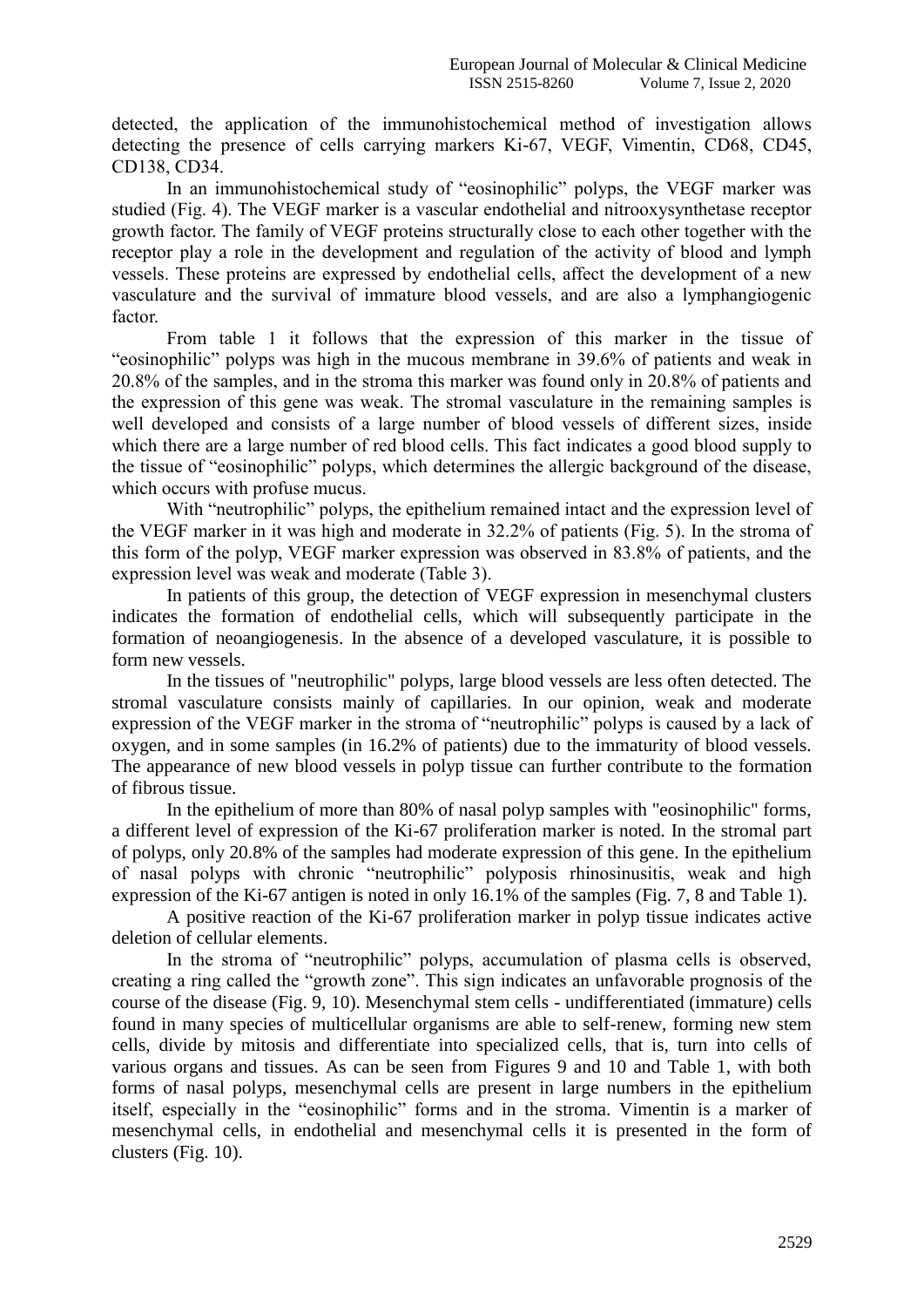Thus, the marker of mesenchymal cells - vimentin with high and moderate expression is present in both epithelial and stromal cells with "eosinophilic" forms of polyps (from 20.8% to 60.4% of samples) and only in stroma in 83.9% of patients with "neutrophilic".

Figure 10 shows the formation of epithelial cells (stained blue) in a cluster of mesenchymal cells (stained brown). The presence of high vimentin expression in the stroma indicates a high activity of mesenchymal cells. In the prognostic plan, these changes indicate future relapses.

Also, the accumulation of mesenchymal cells in both forms of polyps is determined. These formations are the main growth zones of polyps, which are also called "growth zones". It was found that mesenchymal cells were directed from these formations towards the stroma, which may indicate the growth of the polyp. With "eosinophilic" polyps, these formations were noted most often in comparison with "neutrophilic" polyps. This may indicate that the reason for the frequent recurrence of "eosinophilic" polyps is associated with a large number of "growth zones".



Fig. 1. Patient Ch., 69 years old, h/c No. 14850/754. D/s: Chronic polypous rhinosinusitis "eosinophilic" form. Edema, degradation and destruction of reticular fibers are noted. Immunohistochemical staining. SW OK. 10x, about 40x.



Fig. 2. Patient Z., 54 years old, h / c No. 7945/359. D / s: Polypous rhinosinusitis "neutrophilic" form. A dense connection of reticular fibers is noted. Immunohistochemical staining. SW OK. 10x, about 40x.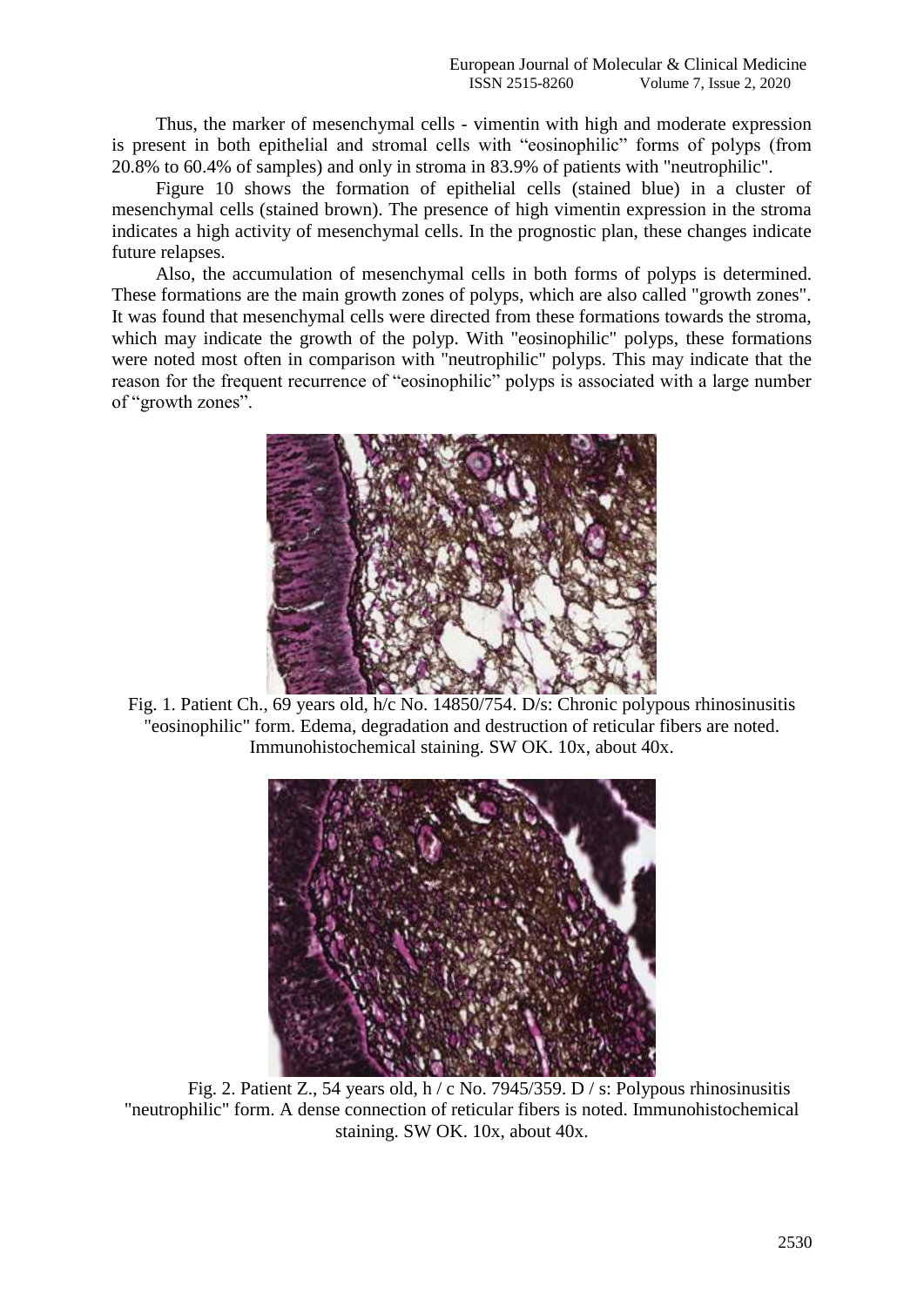

Fig. 3. Patient Ch., 69 years old, h / c No. 14850/754. D / s: Chronic polypous rhinosinusitis is an "eosinophilic" form. High expression of VEGF (+++). Immunohistochemical staining. SW OK. 10x, about 40x.



Fig. 4. Patient Z., 54 years old, h / c No. 7945/359. D / s: Polypous rhinosinusitis is a "neutrophilic" form. Moderate expression of VEGF (++). Immunohistochemical staining. SW OK. 10x, about 20x.



Fig. 5. Patient Ch., 69 years old, h / c No. 14850/754. D / s: Chronic polypous rhinosinusitis "neutrophilic" form. Low expression of Ki-67 (+). Immunohistochemical staining. SW OK. 10x, about 90x.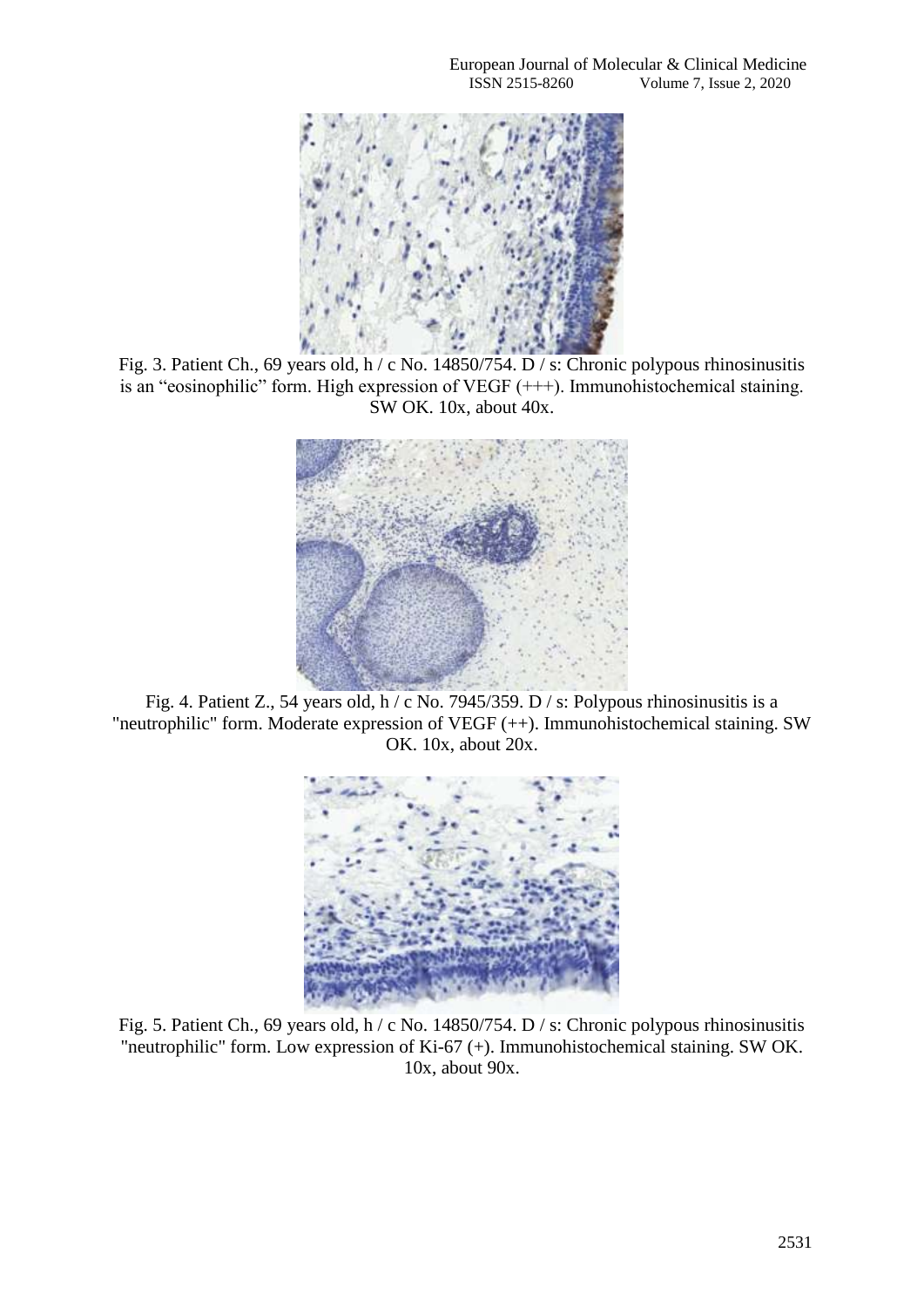

Fig. 6. Patient Z., 54 years old, h / c No. 7945/359. D / s: Polypous rhinosinusitis is an "eosinophilic" form. High expression of Ki-67 (+++). Immunohistochemical staining. SW OK. 10x, about 90x.



Fig. 7. Patient Ch., 69 years old, h / c No. 14850/754. D / s: Chronic polypous rhinosinusitis "eosinophilic" form. High expression of Vimentin (+++). Immunohistochemical staining. SW OK. 10x, about 40x.



Fig. 8. Patient Z., 54 years old, h / c No. 7945/359. D / s: Polypous rhinosinusitis is a "neutrophilic" form. High expression of Vimentin (+++). Immunohistochemical staining. SW OK. 10x, about 20x.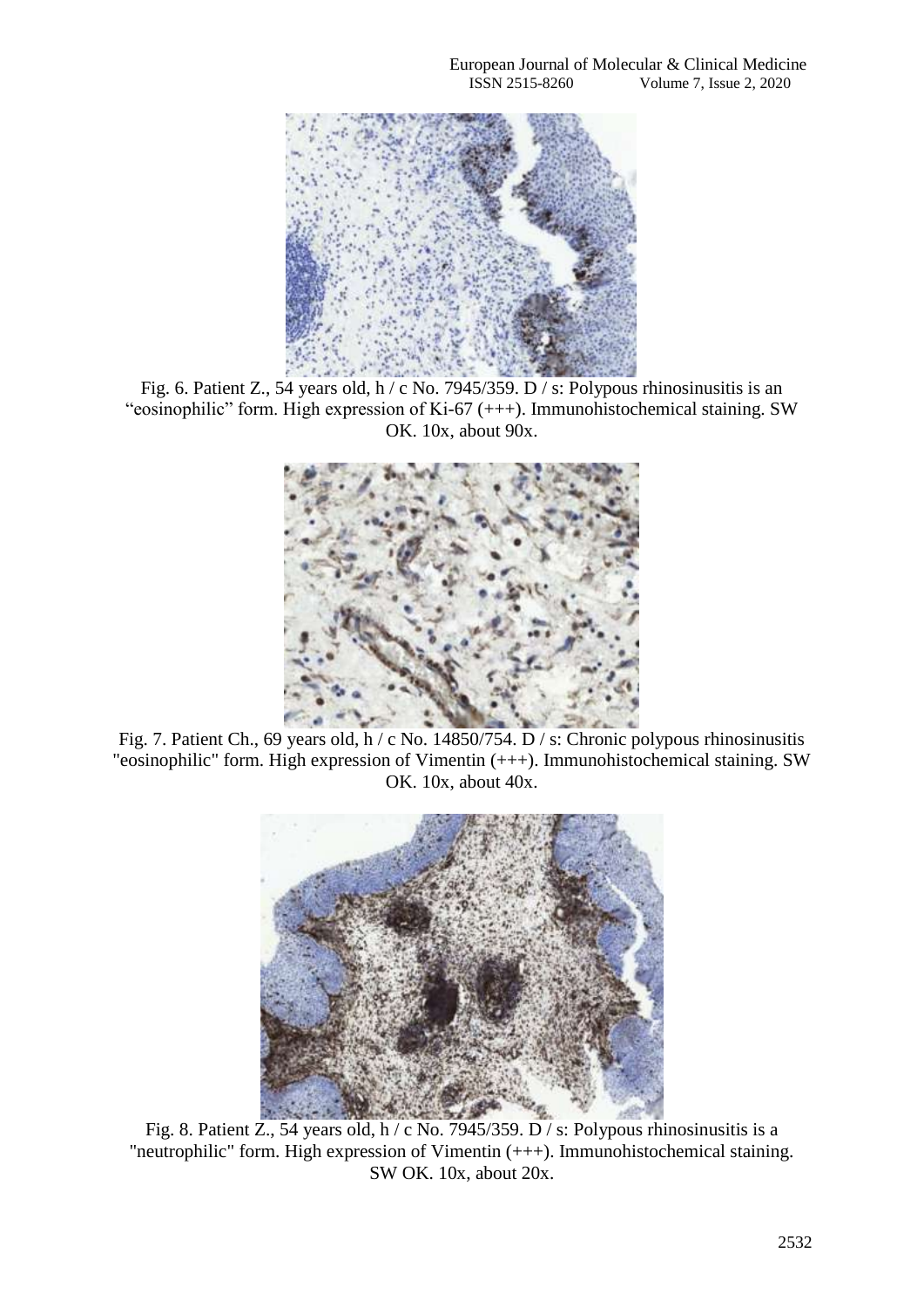In preparations with the identification of the marker CD68, its low and moderate expression is observed (Fig. 9.10 and Table 2), which may mean a low participation of macrophages in the formation of nasal polyps of both forms. The presence of single stained cells in mesenchymal clusters indicates low phagocytic activity.

| <b>Markers</b> | The form, $(n=79)$    |                |                |                       |                |                |  |
|----------------|-----------------------|----------------|----------------|-----------------------|----------------|----------------|--|
| CD             | Eosinophilic, %       |                |                | Neutrophil, %         |                |                |  |
|                | $(n=48)$              |                |                | $(n=31)$              |                |                |  |
|                | gene expression level |                |                | gene expression level |                |                |  |
|                | in the cells          |                |                | in the cells          |                |                |  |
|                | < 10%                 | $>10\%$        | $>50\%$        | < 10%                 | $>10\%$        | $>50\%$        |  |
|                | weak                  | moderate       | high           | weak                  | moderate       | high           |  |
| 138            |                       | $60,4{\pm}7,1$ | $39,6 \pm 7,1$ | $\theta$              | $51,6 \pm 9,1$ | $\theta$       |  |
|                | 0                     | $60,4{\pm}7,1$ | $39,6{\pm}7,1$ |                       | O              | $51,6 \pm 9,1$ |  |
| 34             | $\Omega$              |                | $39,6 \pm 7,1$ | $16,1{\pm}6,7$        | $\overline{0}$ | $16,1\pm 6,7$  |  |
|                |                       | $60,4{\pm}7,1$ | $39,6 \pm 7,1$ | $16,1\pm 6,7$         | $\Omega$       | $51,6 \pm 9,1$ |  |
| 45             | $39,6 \pm 7,1$        | $39,6 \pm 7,1$ |                | $32,2\pm 8,5$         | $16,1\pm 6,7$  |                |  |
|                |                       | $39,6 \pm 7,1$ | $60,4{\pm}7,1$ | $16,1{\pm}6,7$        | $16,1\pm 6,7$  | $16,1\pm 6,7$  |  |
| 68             | 0                     | 81,2±5,7       | $\mathbf{U}$   | $51,6 \pm 9,1$        |                | O              |  |
|                | $39,6{\pm}7,1$        | $39,6 \pm 7,1$ | $\Omega$       | $32,2\pm 8,5$         | $16,1\pm 6,7$  | $\theta$       |  |

| Table 2: The frequency of occurrence of patients depending on the histological structure of |
|---------------------------------------------------------------------------------------------|
| polyps and the expression of differentiation clusters (CD)                                  |

Note: in the numerator - marker expression in the mucosa, in the denominator - in the stroma.

Figures 11, 12 and Table 2 show the high and moderate expression of CD45 in mesenchymal clusters located in "eosinophilic" polyps (from 39.6% to 60.4% of samples), which confirms our assumption that these mesenchymal clusters are the "growth zone" of formations.

In "neutrophilic" forms, the number of samples with positive coloration of this marker was less (from 16.1% to 32.2%).

Figures 13,14 and Table 2 show the results of the detection of high and moderate expression of CD138 in mature epithelial cells in all tissue samples of both forms of polyps and the lack of expression of this marker in clusters of mesenchymal formations, as well as the average expression in cells located in the stroma Perhaps this indicates the origin of the last of the active mesinchymal cells.

Determining the number of vessels in one field of view is a prognostic sign of the rate of relapse, since an increase in the number of newly formed vessels with tumor growth is prognostically unfavorable and indicates the onset of relapse.

Figures 15,16 and Table 2 show that with the "eosinophilic form" of polyps, moderate and high expression of CD34 is detected (from 39.6% to 60.4% of samples). These results confirm our assumption about the formation of a new vascular system in mesenchymal clusters. Near the epithelium and in the stroma, a well-developed vascular system is also observed.

In the "neutrophilic" form of polyps, high expression of this marker was detected only in the stroma of polyps in 51.0% of patients. Weak expression of CD34 (16.7%) was detected in the mucosa and stroma.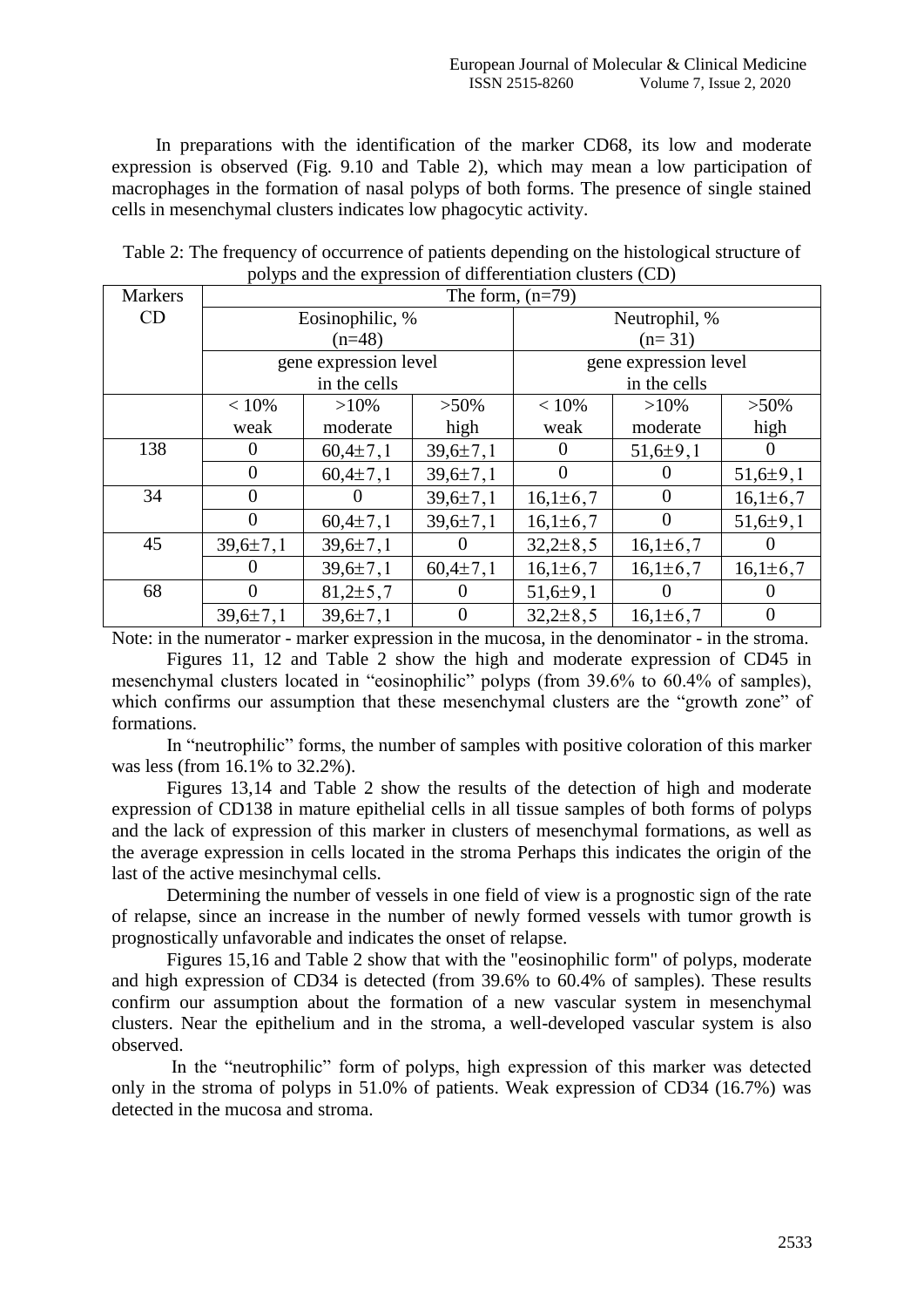

Fig. 9. Patient Ch., 69 years old, h / c No. 14850/754. D / s: Chronic polypous rhinosinusitis "eosinophilic" form. Low expression of CD68 (+). Immunohistochemical staining. SW OK. 10x, about 40x.



Fig. 10. Patient Z., 54 years old, h / c No. 7945/359. D / s: Polypous rhinosinusitis is a "neutrophilic" form. Low expression of CD68 (+). Immunohistochemical staining. SW OK. 10x, about 20x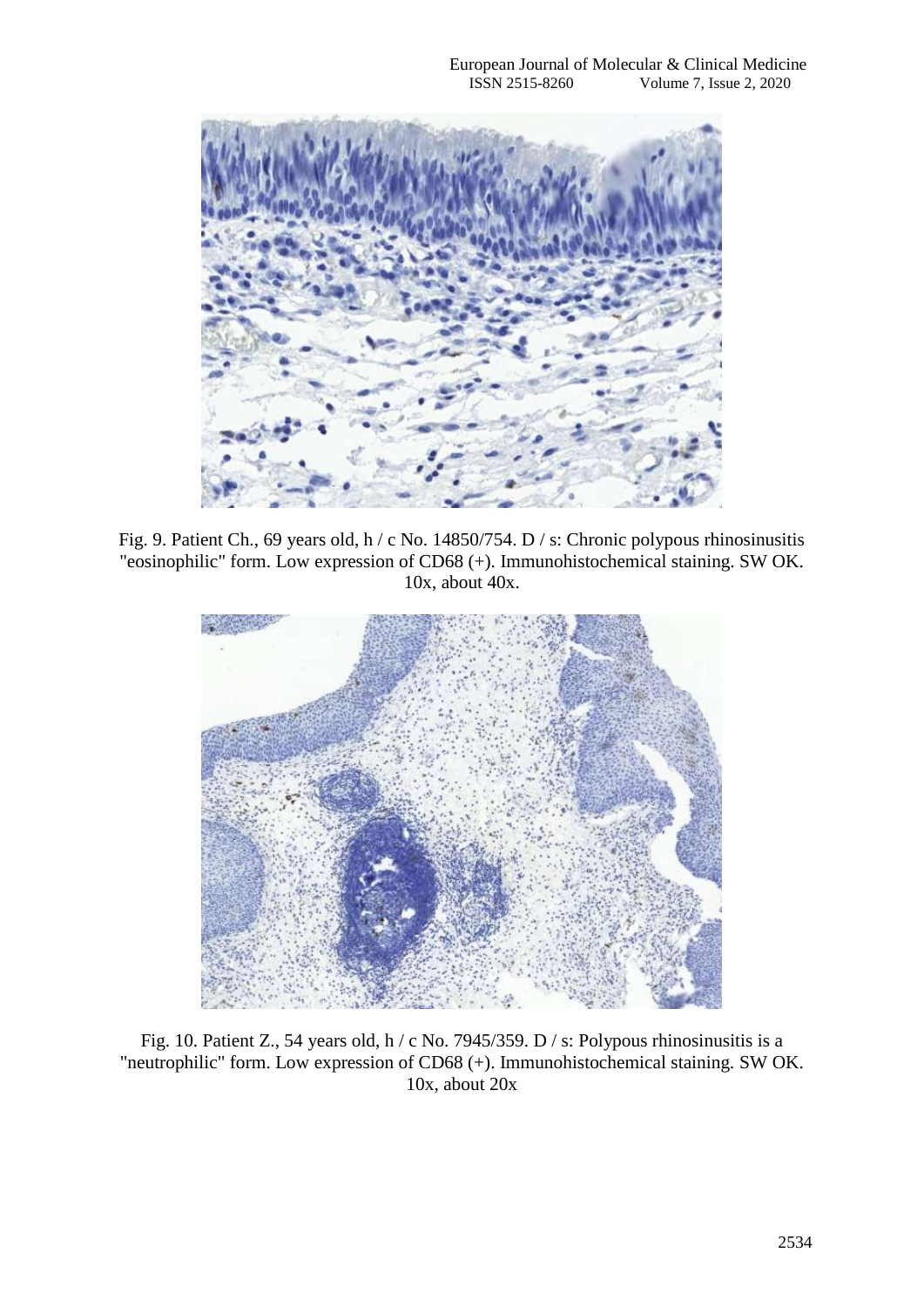

Fig. 11. Patient Ch., 69 years old, h / c No. 14850/754. D / s: Chronic polypous rhinosinusitis "eosinophilic" form. High expression of CD45 (+++). Immunohistochemical staining. SW OK. 10x, about 40x.



Fig. 12. Patient Z., 54 years old, h / c No. 7945/359. D / s: Polypous rhinosinusitis is a "neutrophilic" form. High expression of CD45 (+++). Immunohistochemical staining. SW OK. 10x, about 20x.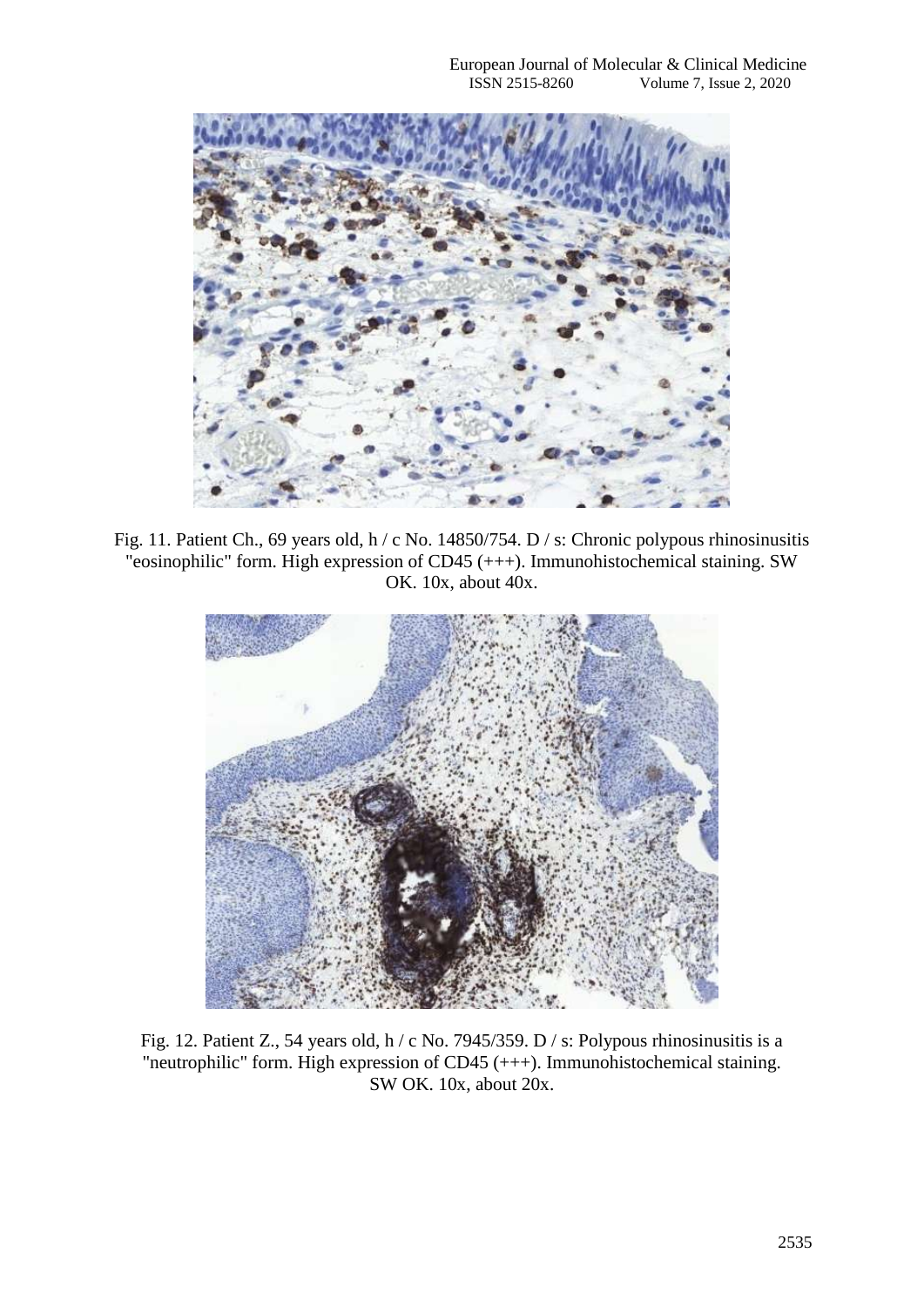

Fig. 13. Patient Ch., 69 years old, h / c No. 14850/754. D / s: Chronic polypous rhinosinusitis "eosinophilic" form. High expression of CD138 (+++). Immunohistochemical staining. SW OK. 10x, about 40x.



Fig. 14. Patient Z., 54 years old, h / c No. 7945/359. D / s: Polypous rhinosinusitis is a "neutrophilic" form. High expression of CD138 (+++). Immunohistochemical staining. SW OK. 10x, about 20x.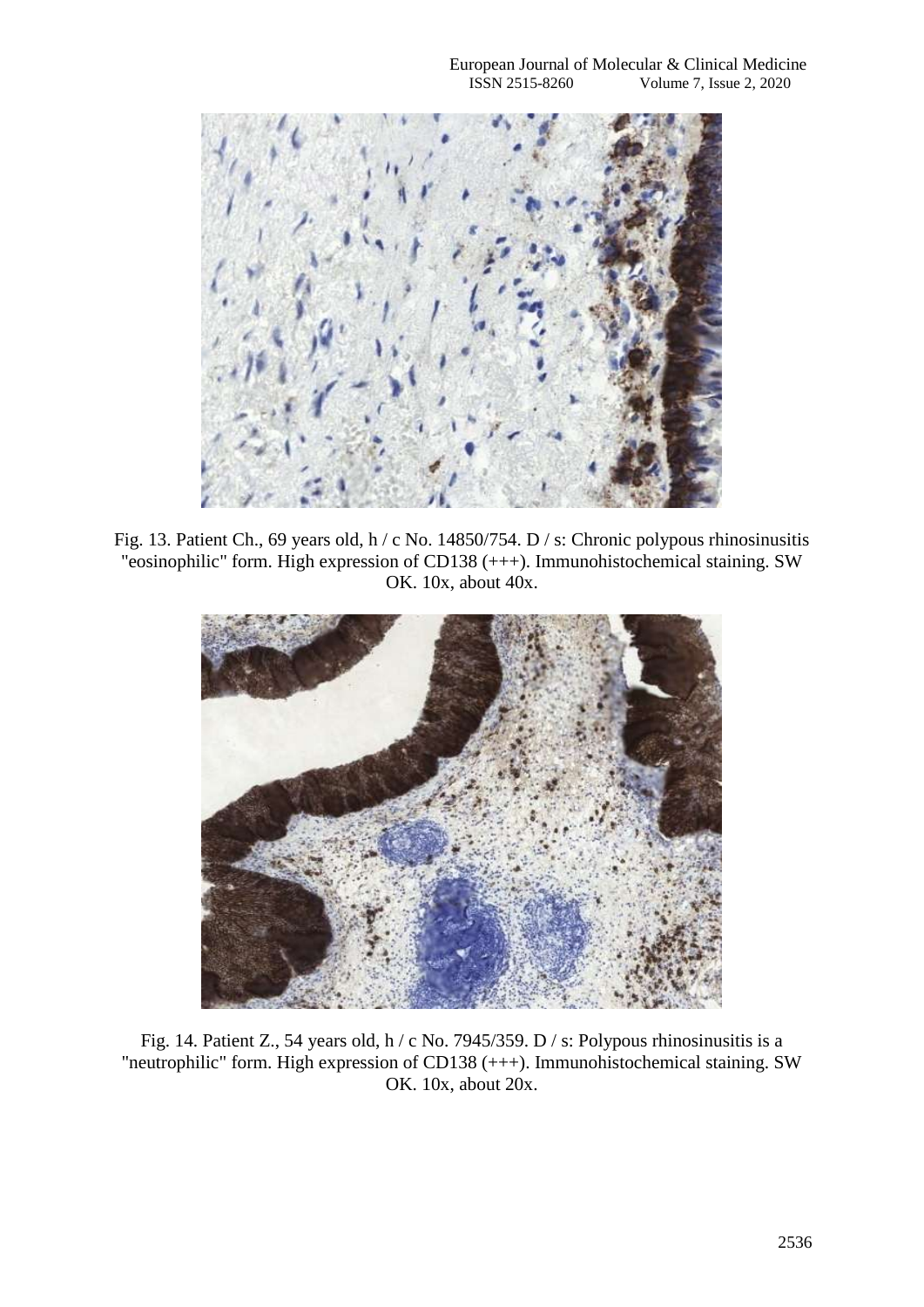

Fig. 15. Patient Ch., 69 years old, h / c No. 14850/754. D / s: Chronic polypous rhinosinusitis "eosinophilic" form. Moderate expression of CD34 (+++). Immunohistochemical staining. SW OK. 10x, about 40x.



Fig.16. Patient Z., 54 years old, h / c No. 7945/359. D / s: Polypous rhinosinusitis is a "neutrophilic" form. High expression of CD34 (+++). Immunohistochemical staining. SW OK. 10x, about 20x.

Thus, both the mucous tissue and the stroma of the polyps differ in the form of chronic kidney disease, which implies different tactics of managing patients with this pathology. An immunohistochemical study revealed the formation of difficult reversible changes in the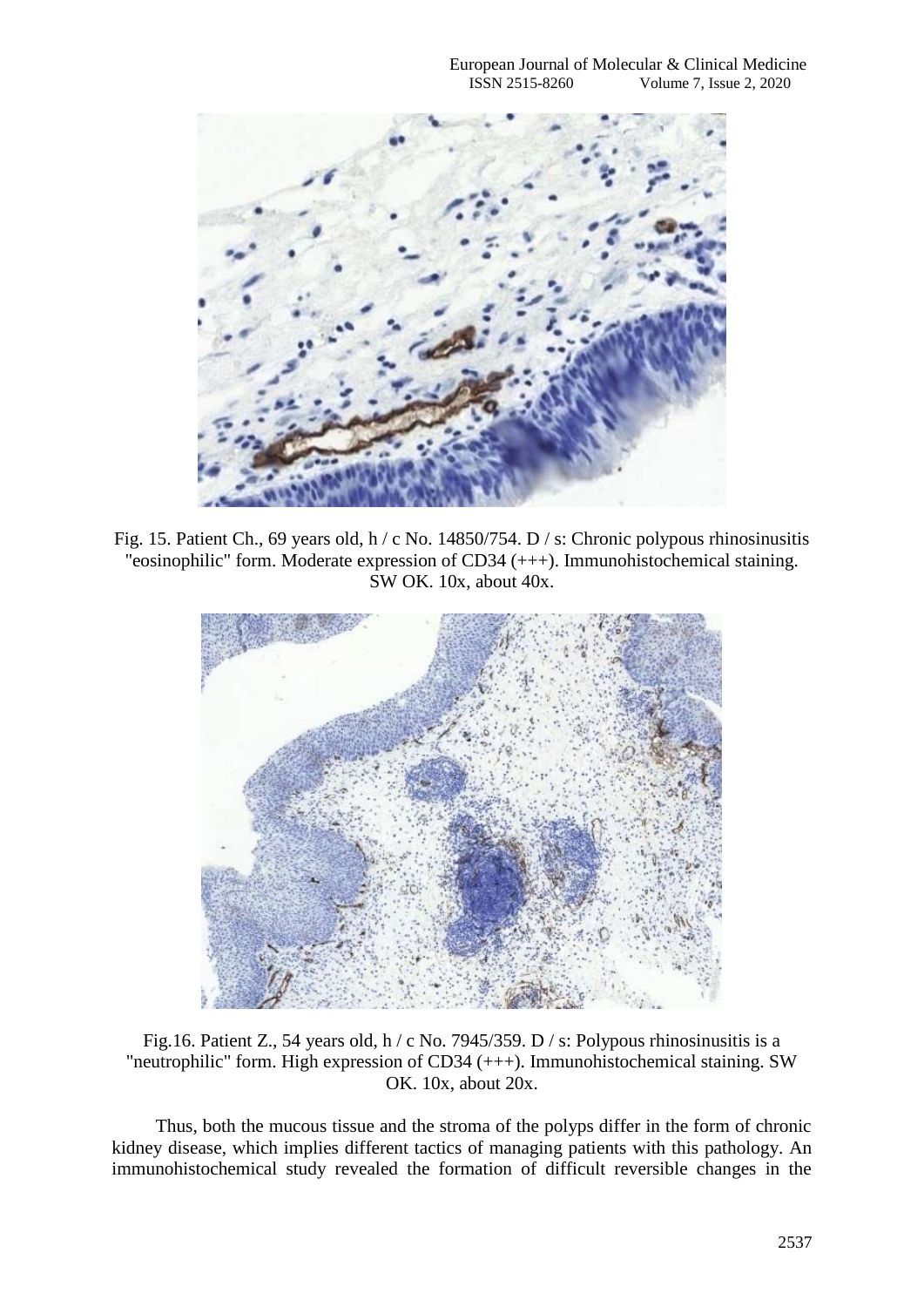nasal mucosa, leading to the loss of its functional activity and the creation of prerequisites for frequent relapses of chronic kidney disease.

Clinical example: Patient Ch., 69 years old, h / c No. 14850/754. He was hospitalized in the ENT department of diseases of the 3rd clinic of the Tashkent Medical Academy from 09.10.2019. until 10/14/2019. with a diagnosis of Chronic polypous rhinosinusitis. Complaints at admission: difficulty in nasal breathing, lack of smell, mucous discharge from the nose, sneezing, itching in the nose, headaches, general weakness.

From the anamnesis: considers himself ill for 9 years. Associates his illness with frequent colds and allergies. In the past 5 years, the patient was operated on 3 times by ENT doctors at the place of residence, a polypotomy was performed. In connection with the above complaints, the patient turned to the ENT clinic of the 3rd clinic of the Tashkent Medical Academy, where he was examined and hospitalized in the ENT department of diseases on 09.10.2019.

The general condition of the patient is relatively satisfactory. Consciousness is clear. Skin and visible mucous membranes of normal color. Peripheral nodes are not palpable. With auscultation of the lungs, vesicular breathing. Heart sounds are rhythmic, blood pressure 120/80 mm RT. Art. Pulse - 80 beats. per minute. The abdomen is soft, painless. The liver and spleen are not palpable. Stool and urination are normal.

Status localis: no facial deformity. With anterior rhinoscopy, hyperemia of the nasal mucosa and mucous discharge in both nasal cavities are noted. Transparent polypous formations are determined that completely obstruct both nasal cavities. Nasal septum in the midline.

Patient examination results: CT of the paranasal sinuses - CT signs of polypous dimming of both sides of the maxillary, ethmoid, frontal, major sinuses and nasal cavities.

By decision of the council 10.10.2019 operation performed: Bilateral polypotomy, maxillary rotor, frontotomy, ethmoidotomy and sphenoidotomy. Polyps were removed during surgery, but based on the principles of functional endoscopic sinus surgery, a polypousmodified mucous membrane of the nose and paranasal sinuses remained. Remote polyps were multiple with clear contours, soft consistency, smooth surface, and transparent.

The results of histological examination No. 5613-18: Fibrous polyp with cystic changes in the presence of chronic inflammation.

Morphometry results: polyp with a predominance of eosinophilic infiltration.

The results of an immunohistochemical study: Gordon-Sweet staining - edema, degradation and destruction of reticular fibers, VEGF - positive +++, high, Ki-67 - positive +++, high, Vimentin - positive +++, high, CD45 - positive +++, high, CD68 - positive +, low, CD34 - positive  $++$ , high, CD138 - positive  $++$ , high.

In the postoperative period for the purpose of prevention from 10/12/2013 to 10/22/2019. the patient underwent a course of antibiotic therapy. A short course of systemic corticosteroids was performed to treat the underlying disease. From 10/12/2019 until 12/30/2019 the patient was prescribed long-term use of fluticasone furoate insufflation, 1 dose in each half of the nose 1 time per day (daily dose 27.5 mcg).

During dynamic observation, recurrence of the polypous process was observed at a period of 18 months. The patient was again prescribed a short course of systemic corticosteroids and prolonged use of fluticasone furoate insufflation, 1 dose in each half of the nose 1 time per day for 6 months. The patient is under our supervision, the relapse of the polypous process for 3 years was not observed.

Clinical example: Patient Z., 54 years old, h / c No. 7945/359. He was hospitalized in the ENT department of diseases of the 3rd clinic of the Tashkent Medical Academy from 05.23.2019. on 05/27/2019 with a diagnosis of Polypous rhinosinusitis.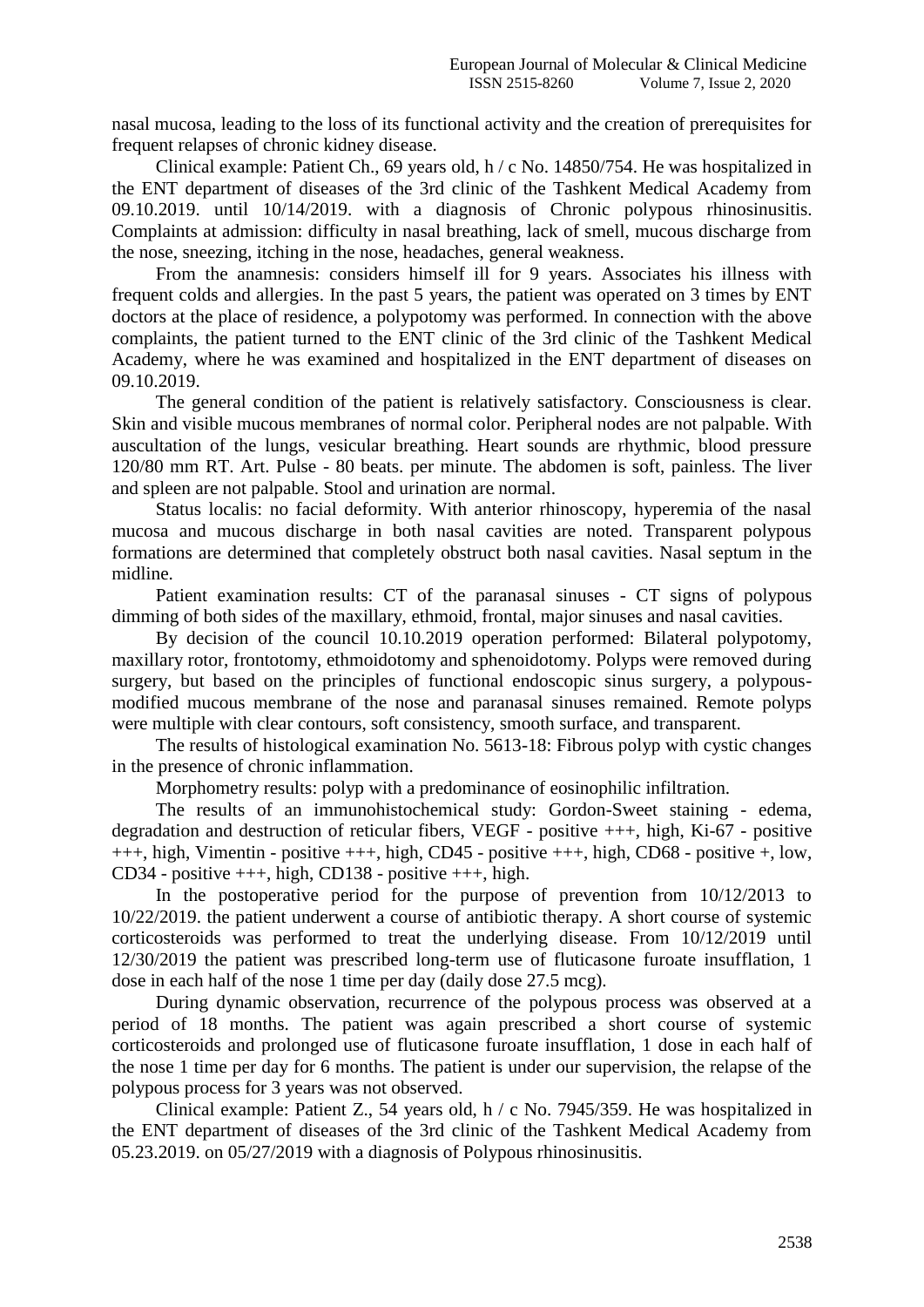Complaints at admission: difficulty in nasal breathing, nasal discharge, headaches, general weakness.

From the anamnesis: considers himself ill for 3 years. Associates his illness with frequent colds. In the past 2 years, the patient was conservatively treated by ENT doctors at the place of residence, but did not receive satisfaction. In connection with the above complaints, the patient turned to the ENT clinic of the 3rd clinic of the Tashkent Medical Academy, where he was examined and hospitalized in the ENT department of diseases on 05.24.2019.

The general condition of the patient is relatively satisfactory. Consciousness is clear. Skin and visible mucous membranes of normal color. Peripheral nodes are not palpable. With auscultation of the lungs, vesicular breathing. Heart sounds are rhythmic, blood pressure 120/80 mm RT. Art. Pulse - 82 beats. per minute. The abdomen is soft, painless. The liver and spleen are not palpable. Stool and urination are normal.

Status localis: no facial deformity. With anterior rhinoscopy, the nasal mucosa is pale pink, purulent mucous discharge in both nasal cavities. A dense, fibrous polyposis formation in the right nasal cavity is determined, 1/3 of the obstructing nasal cavity. Nasal septum in the midline.

Patient examination results: CT of the paranasal sinuses - CT signs of polypous dimming of both the maxillary sinuses.

By decision of the council 05.24.2019 operation performed: bilateral maxillary sinusotomy. Polyps were removed during surgery, but based on the principles of functional endoscopic sinus surgery, a polypous-modified mucous membrane of the nose and paranasal sinuses remained. Remote polyps were single with clear contours, dense texture, smooth surface, pale.

The results of histological examination No. 1376-83: Chronic polyposis sinusitis, inflammatory polyp.

Morphometry results: polyp with a predominance of neutrophilic infiltration.

The results of immunohistochemical studies: Gordon-Sweet staining - a dense connection of reticular fibers is noted, VEGF is positive ++, moderate, Ki-67 is positive +, low, Vimentin is positive  $++$ , high, CD45 is positive  $++$ , high, CD68 - positive  $+$ , low, CD34 - positive  $++$ , high, CD138 - positive  $++$ , high.

In the postoperative period for the purpose of prevention from 05.24.2019. until June 4, 2019 the patient received a course of antibiotic therapy and insufflation of intranasal corticosteroid. For the treatment of the underlying disease from 06/04/2019. December 12, 2019 the patient was prescribed long-term use of low doses of macrolide roxithromycin 75 mg, 1 tablet 1 time per day inside after meals according to the scheme for 2 months.

The patient is under our supervision, with dynamic observation, the relapse of the polypous process for 3 years was not observed.

### **Conclusions.**

Summarizing this study, it follows that morphological and immunohistochemical studies revealed the formation of irreversible changes in the nasal mucosa, leading to the loss of its functional activity and creating the prerequisites for accelerated relapse. The revealed polymorphism of the structure of the ciliary epithelium is of great practical importance, since at present most endonasal operations are performed without taking into account the features of the morphological structure of the mucous membrane of the nasal cavity. Often, in order to create a wide message of the affected sinus with the nasal cavity, a large volume of functionally important sections of the ciliated epithelium is removed.

Given the results of morphological studies, we can say that the separation of polyps according to histological structure into "eosinophilic" and "neutrophilic" forms is justified, as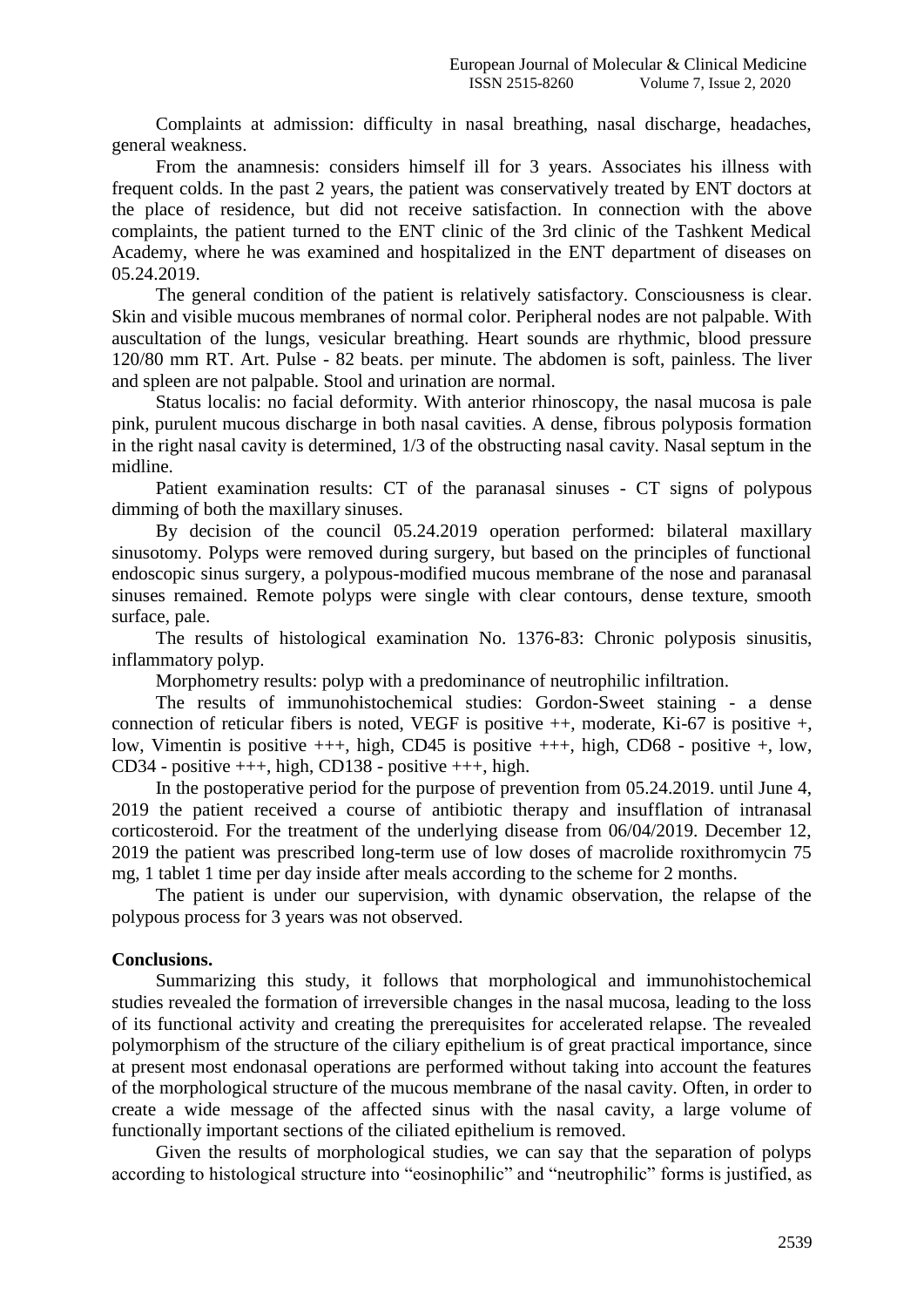it is confirmed by the predominance of a particular cellular composition. From the obtained data it is seen that the samples of all patients (100%) with "eosinophilic" forms of polyps and most (83.8%) of "neutrophilic" had expression of proteins detected by Gordon-Sweet color, which indicates a high activity of reticular formation fibers in the tissues. The study of the expression of the VEGF marker in the tissue of "eosinophilic" and "neutrophilic" polyps was high only in some samples, and in the rest the expression of this gene was weak or moderate. However, the stromal vasculature in all samples was well developed and consisted of a large number of blood vessels of different sizes, inside which there were a large number of red blood cells. This fact indicates a good blood supply to the tissue of polyps of both forms.

The detection of VEGF expression in mesenchymal clusters indicates the formation of endothelial cells, which will subsequently participate in the formation of neoangiogenesis. In the absence of a developed vasculature, it is possible to form new vessels. The appearance of new blood vessels in the tissue of the  $\neg$  polyp in the future can contribute to the formation of fibrous tissue. A positive reaction of the Ki-67 proliferation marker in polyp tissue indicates active deletion of cellular elements.

In both forms of nasal polyps, mesenchymal cells are present in large numbers in the epithelium itself, especially in the "eosinophilic" forms and in the stroma. Vimentin is a marker of mesenchymal cells, in endothelial and mesenchymal cells it is presented in the form of clusters.

#### **References:**

- [1] Chen, Y. S., Langhammer, T., Westhofen, M., & Lorenzen, J. (2007). Relationship between matrix metalloproteinases MMP‐ 2, MMP‐ 9, tissue inhibitor of matrix metalloproteinases‐ 1 and IL‐ 5, IL‐ 8 in nasal polyps. Allergy, 62(1), 66-72.
- [2] Eifan, A. O., & Durham, S. R. (2016). Pathogenesis of rhinitis. Clinical & Experimental Allergy, 46(9), 1139-1151.
- [3] Eletriby, M., Mohamed, O., & Hamed, A. (2009). Skin Prick Testing-Help in Treatment of Chronic Allergic Rhinosinusitis?. Acta clinica Croatica, 48(1), 93-93.
- [4] Joenväärä, S., Mattila, P., Renkonen, J., Toppila-Salmi, S., Mäkitie, A., & Renkonen, R. (2009). Caveolar transport through nasal epithelium of birch pollen allergen Bet v 1 in allergic patients. Acta clinica Croatica, 48(1), 97-97.
- [5] Kouzaki, H., Matsumoto, K., Kato, T., Tojima, I., Shimizu, S., & Shimizu, T. (2016). Epithelial cell-derived cytokines contribute to the pathophysiology of eosinophilic chronic rhinosinusitis. Journal of Interferon & Cytokine Research, 36(3), 169-179.
- [6] Kouzaki, H., Matsumoto, K., Kato, T., Tojima, I., Shimizu, S., & Shimizu, T. (2016). Epithelial cell-derived cytokines contribute to the pathophysiology of eosinophilic chronic rhinosinusitis. Journal of Interferon & Cytokine Research, 36(3), 169-179.
- [7] Kutsarov, A., Tzvetkova, V., Koleva, R., Todorova, A., Gecheva, S., & Aleksovska, T. (2009). Chronic Rhinosinusitis with Nasal Polyposis-The Role of Aspergilus and Dematiaceous Family Fungi in Pathogenesis. Acta clinica Croatica, 48(1), 100-101.
- [8] Liu, T., Song, C. H., Liu, A. M., Xie, C., Zhao, F., Chen, X., ... & Yang, P. C. (2011). Forkhead box P3+ T cells express interleukin‐ 17 in nasal mucosa of patients with both allergic rhinitis and polyposis. Clinical & Experimental Immunology,  $163(1)$ , 59-64.
- [9] Makihara, S., Okano, M., Fujiwara, T., Noda, Y., Higaki, T., Miyateke, T., ... & Nishizaki, K. (2014). Local expression of interleukin-17a is correlated with nasal eosinophilia and clinical severity in allergic rhinitis. Allergy & Rhinology, 5(1), ar-2014.
- [10] Nguyen, K. H., Suzuki, H., Wakasugi, T., Hohchi, N., Hashida, K., Kitamura, T., & Shibata, M. (2012). Expression of epidermal growth factors, erbBs, in the nasal mucosa of patients with chronic hypertrophic rhinitis. ORL, 74(2), 57-63.